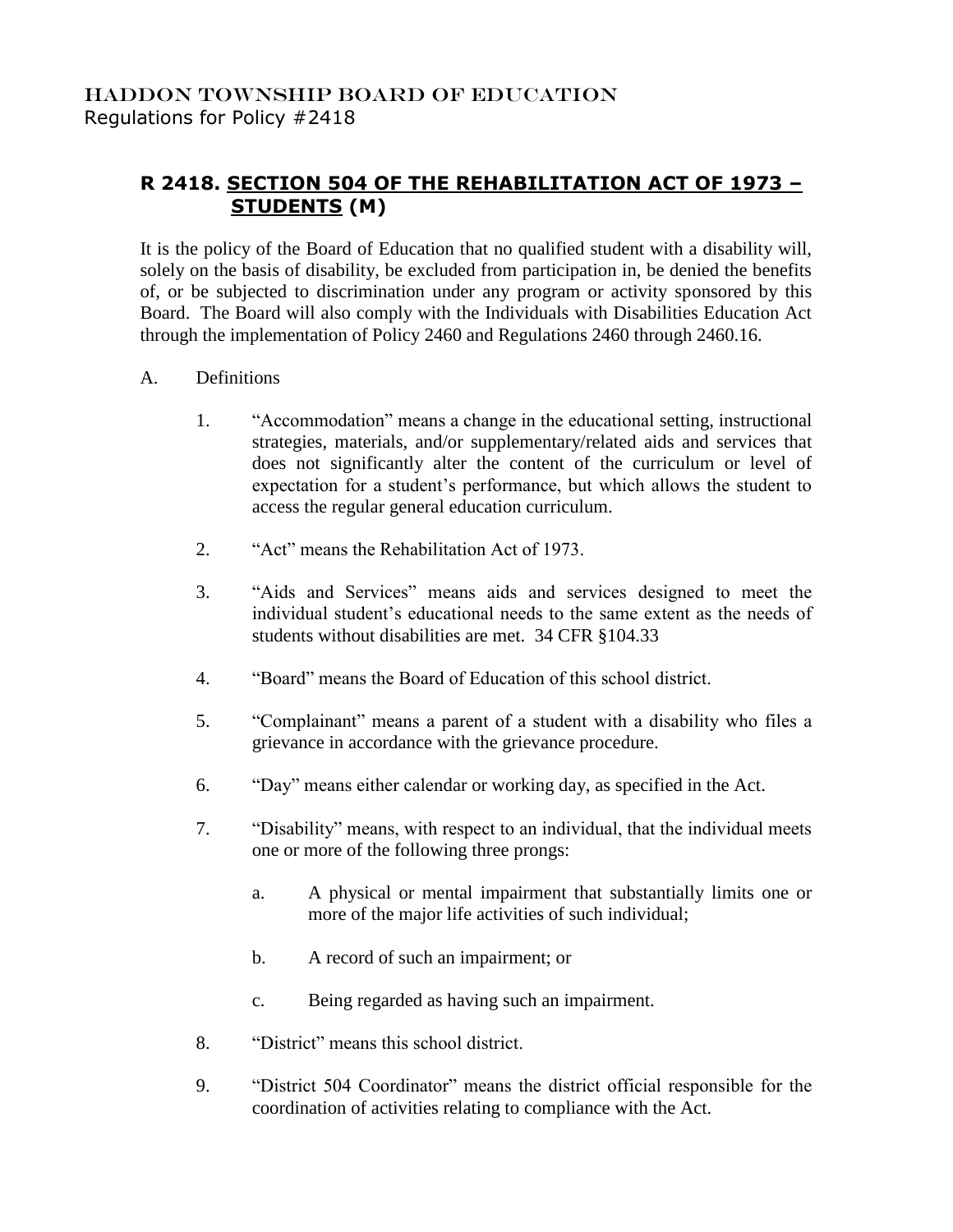- 10. "FAPE" means free appropriate public education. FAPE consists of the provision of regular or special education and related aids and services designed to meet the educational needs of a student with a disability to the same extent as the needs of non-disabled students are met.
- 11. "Grievance" means an unresolved problem concerning the interpretation or application of law and regulations regarding discrimination by reason of a disability by an officer or employee of this district.
- 12. "Individuals with Disabilities in Education Act" (IDEA) identifies eligible children and young adults who have specific types of disabilities and, thus, require special education and related services. If they qualify, students receiving services through IDEA may also be eligible for services under Section 504 and ADA.
- 13. "Major life activities" means those of central importance to daily life and include, but are not limited to, functions such as: caring for one's self, performing manual tasks, walking, seeing, hearing, eating, sitting, writing, standing, reaching, lifting, sleeping, bending, speaking, breathing, reading, concentrating, thinking, communicating, interacting with others, learning, and working. "Major life activities" also include physical or mental impairments that substantially limit the operation of a major bodily function, including, but not limited to: functions of the immune system, special sense organs and skin, normal cell growth, and digestive, genitourinary, bowel, bladder, neurological, brain, respiratory, circulatory, cardiovascular, endocrine, hemic, lymphatic, musculoskeletal, reproductive systems, and the operation of an individual organ within a body system. 28 CFR §35.108; 28 CFR §36.105
- 14. "Mitigating measures" means steps taken to eliminate or reduce the symptoms or impact of an impairment. "Mitigating measures" include, but are not limited to: medication; medical equipment/appliances; mobility devices; low vision devices (not including ordinary eyeglasses or contact lenses); prosthetics (including limbs and devices); hearing aids, cochlear implants, or other implantable hearing devices; oxygen therapy equipment and supplies; the use of assistive technology; reasonable modifications or auxiliary aids or services; learned behavioral or adaptive neurological modifications; and psychotherapy, behavioral, or physical therapies. 42 U.S.C. 126 §12102
	- a. Mitigating measures, must not be used when determining whether an impairment is a disability except for the use of corrective eyeglasses or contact lenses. Mitigating measures may be considered in assessing whether someone is entitled to reasonable accommodation or poses a direct threat.
- 15. "Physical or mental impairment" means any physiological disorder or condition such as, cosmetic disfigurement or anatomical loss affecting one or more body systems, such as neurological, musculoskeletal, special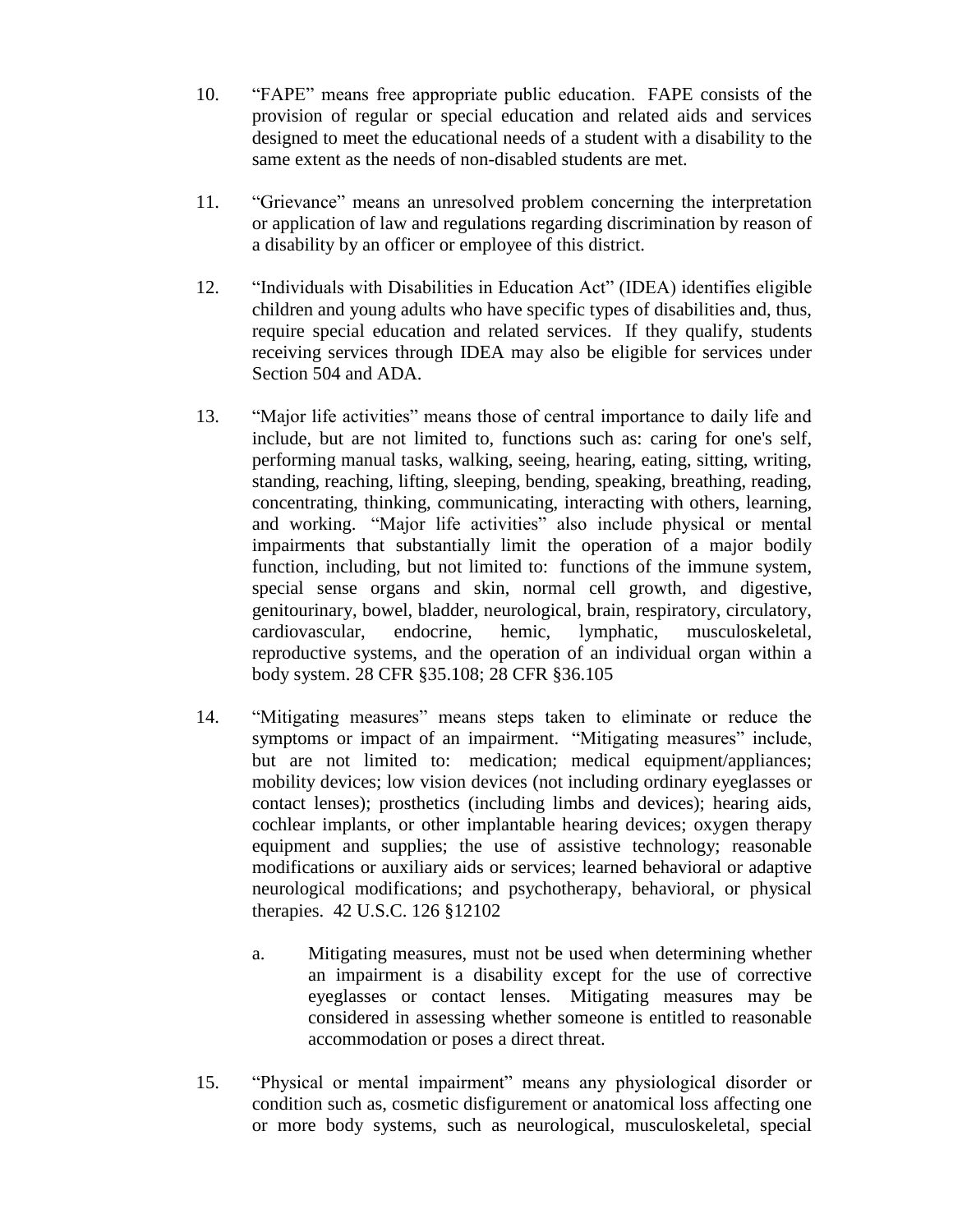sense organs, respiratory (including speech organs), cardiovascular, reproductive, digestive, genitourinary, immune, circulatory, hemic and lymphatic, skin, and endocrine; or any mental or psychological disorder such as intellectual disability, organic brain syndrome, emotional or mental illness, and specific learning disabilities. 28 CFR §35.108(b)(2) and 28 CFR§36.105(b)4

- a. Physical or mental impairments may include, but are not limited to: contagious and noncontagious diseases and conditions; orthopedic, visual, speech, and hearing impairments; cerebral palsy; epilepsy; muscular dystrophy; multiple sclerosis; cancer; heart disease; diabetes; intellectual disability; emotional illness; dyslexia and other specific learning disabilities; Attention Deficit Hyperactivity Disorder (ADHD); Human Immunodeficiency Virus (HIV) (whether symptomatic or asymptomatic); tuberculosis; drug addiction; and alcoholism.
- b. Physical or mental impairments do not include: transvestism; transsexualism; homosexuality or bisexuality; gender identity disorders; sexual behavior disorders; pedophilia; exhibitionism; environmental, cultural, and economic disadvantages; pregnancy; physical characteristics; personality traits or behaviors; normal deviations in height, weight, or strength; compulsive gambling; kleptomania; pyromania; and psychoactive substance use disorders resulting from current illegal use of drugs.
- c. An impairment that is episodic or in remission may be considered a "disability" if it would substantially limit a major life activity when active.
- d. Not all impairments are disabilities.
- 16. "Qualified student with a disability" means a student with a disability at the preschool, elementary, or secondary level, who is: (1) of an age at which students without disabilities are provided educational services; (2) of an age at which it is mandatory under State law to provide educational services to students with disabilities; or (3) a student to whom a State is required to provide a free appropriate public education under the Individuals with Disabilities Education Act (IDEA).
- 17. "Record of such an impairment" means has a history of, or has been misclassified as having a mental or physical impairment that substantially limits one or more major life activities.
- 18. "Regarded as having an impairment" means the individual establishes that he or she has been subjected to a prohibited action because of an actual or perceived physical or mental impairment, whether or not that impairment substantially limits or is perceived to substantially limit a major life activity.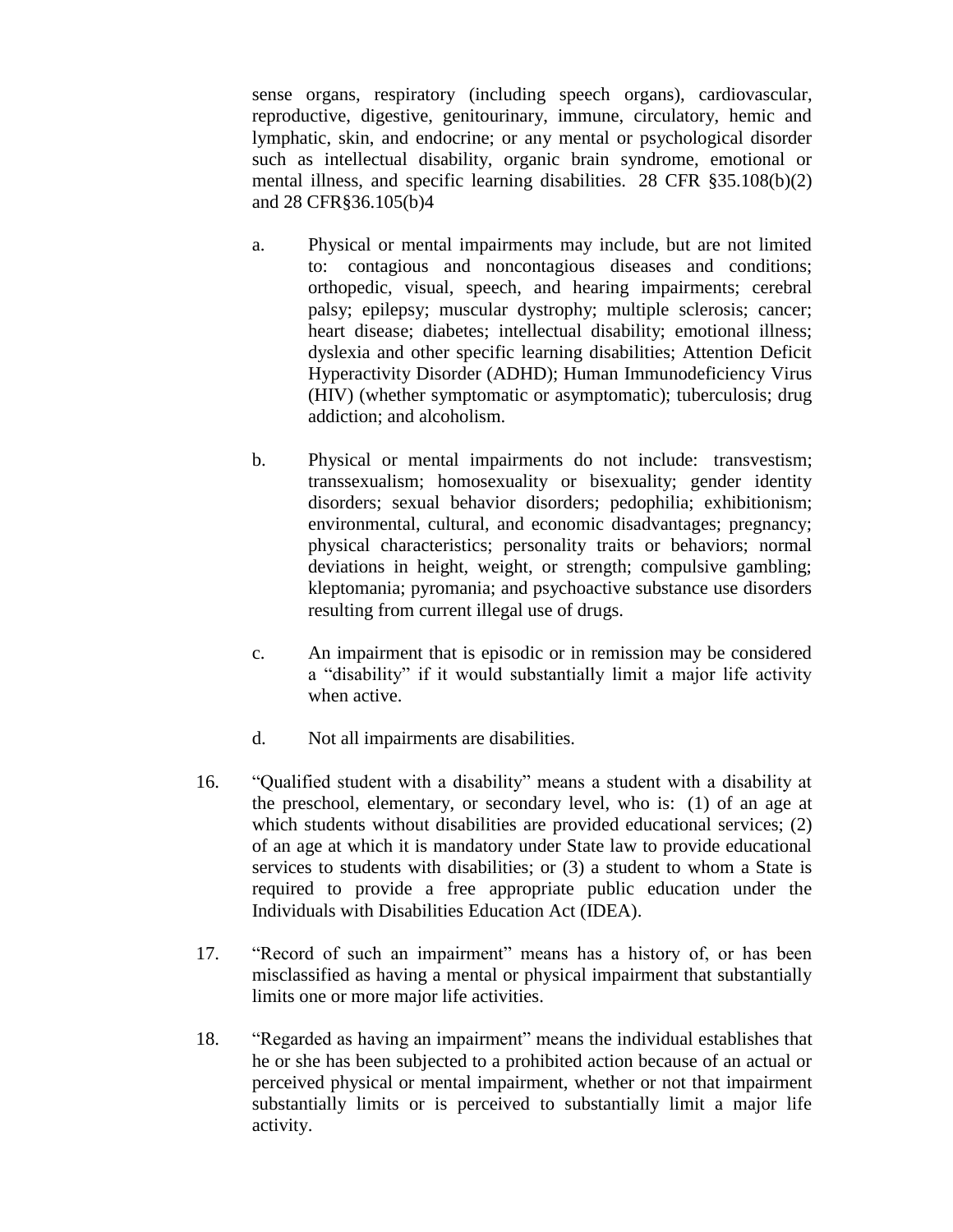a. For this prong only, the public entity must demonstrate the impairment is or would be both transitory (lasting or expected to last six months or less) and minor to show an individual is not regarded as having such an impairment. 42 U.S.C. 126 §12102(3)(B)

- b. A public entity is not required to provide a reasonable modification to an individual meeting the definition of "disability" solely under the "regarded as" prong.
- 19. "Section 504" means Section 504 of the Act.
- 20. "Student" means an individual enrolled in any formal educational program provided by the school district.
- 21. "Substantially limits" means the extent to which the impairment limits a student's ability to perform a major life activity as compared to most people in the general population, whether or not an individual chooses to forgo mitigating measures. 42 U.S.C. 126 §12102 (4); 28 CFR §35.108(d); 28 CFR §35.105(d) The rules of construction when determining whether an impairment substantially limits a student in a major life activity include:
	- a. That it is broadly construed in favor of expansive coverage, to the maximum extent permitted under the Act.
	- b. That it does not demand extensive analysis.
	- c. That it substantially limits one major life activity, but not necessarily other major life activities.
	- d. That it may be episodic or in remission, as long as the disability would substantially limit a major life activity when active.
	- e. That it need not prevent, or significantly or severely restrict, an individual from performing a major life activity.
	- f. That it requires an individualized assessment which does not create an "inappropriately high level of limitation" and is based upon the conditions, manner, or duration under which the individual can perform the major life activity  $42 \text{ U.S.C. } 12102(4)(\text{B}).$
	- g. That it generally will not require scientific, medical, or statistical evidence (although such evidence can be required where appropriate - evidence that can be considered may include statements or affidavits of affected individuals and school records).
	- h. That the determination is made without regard to ameliorative effects of mitigating measures, except for the use of ordinary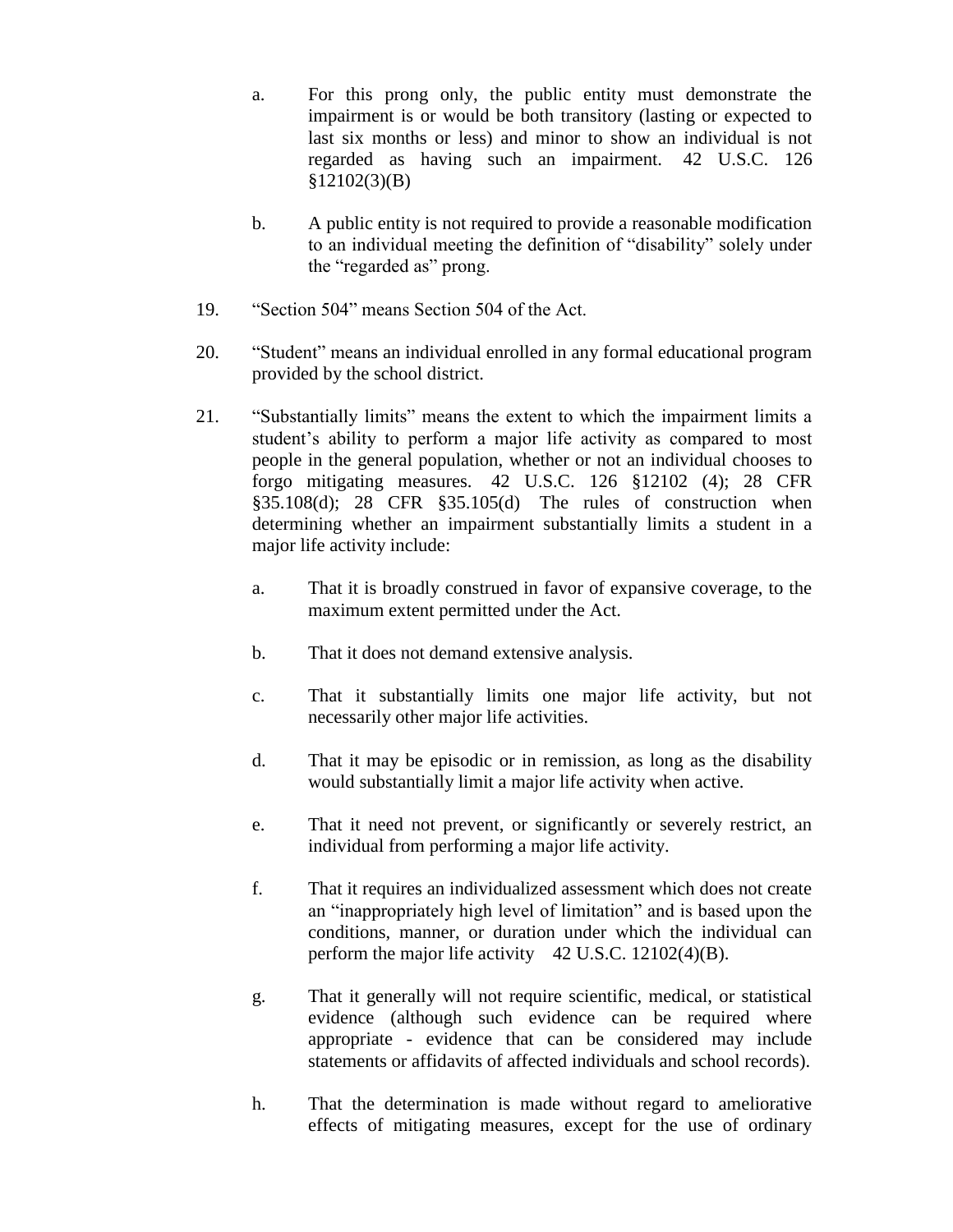eyeglasses or contact lenses intended to fully correct visual acuity or eliminate refractive error. Non-ameliorative effects, such as the negative side effects of medication or a medical procedure, may also be considered.

- i. That the effects of an impairment lasting or expected to last less than six months can be substantially limiting for establishing a disability under the first two prongs: "actual disability" or "record of".
- B. District 504 Coordinator 34 C.F.R. §104.7(a)
	- 1. The District 504 Coordinator will be responsible for the initial evaluation of all allegations, reasonable accommodations (if required), and reevaluations.
	- 2. The District 504 Coordinator will comply with the mediation and due process requirements pursuant to N.J.A.C. 6A:14-2.6 and 6A:14-2.7 where applicable in cases arising from Section 504.
- C. Educational Program
	- 1. General:
		- a. The Board will not, on the basis of a disability, exclude a student with a disability from a program or activity and will take into account the needs of such student in determining the aid, benefits, or services to be provided under a program or activity.
		- b. Identification for special education services under IDEA and accommodations under Section 504 are not mutually exclusive.
		- c. Students not otherwise eligible for special education programs and/or related services pursuant to N.J.A.C. 6A:14-1 et seq. may be referred to the District 504 Coordinator by the parent or staff member.
		- d. The Board will provide reasonable accommodation(s) to students with disabilities notwithstanding any program and/or related services required pursuant to N.J.A.C. 6A:14-1 et seq.
- D. Free Appropriate Public Education (FAPE) 34 CFR §104.33
	- 1. FAPE must be provided without cost to the student's parent, except for those fees imposed on a parent of a non-disabled student.
	- 2. The district may place a student with a disability in or refer such student to a program other than one it operates as its means of carrying out the provisions of this Regulation.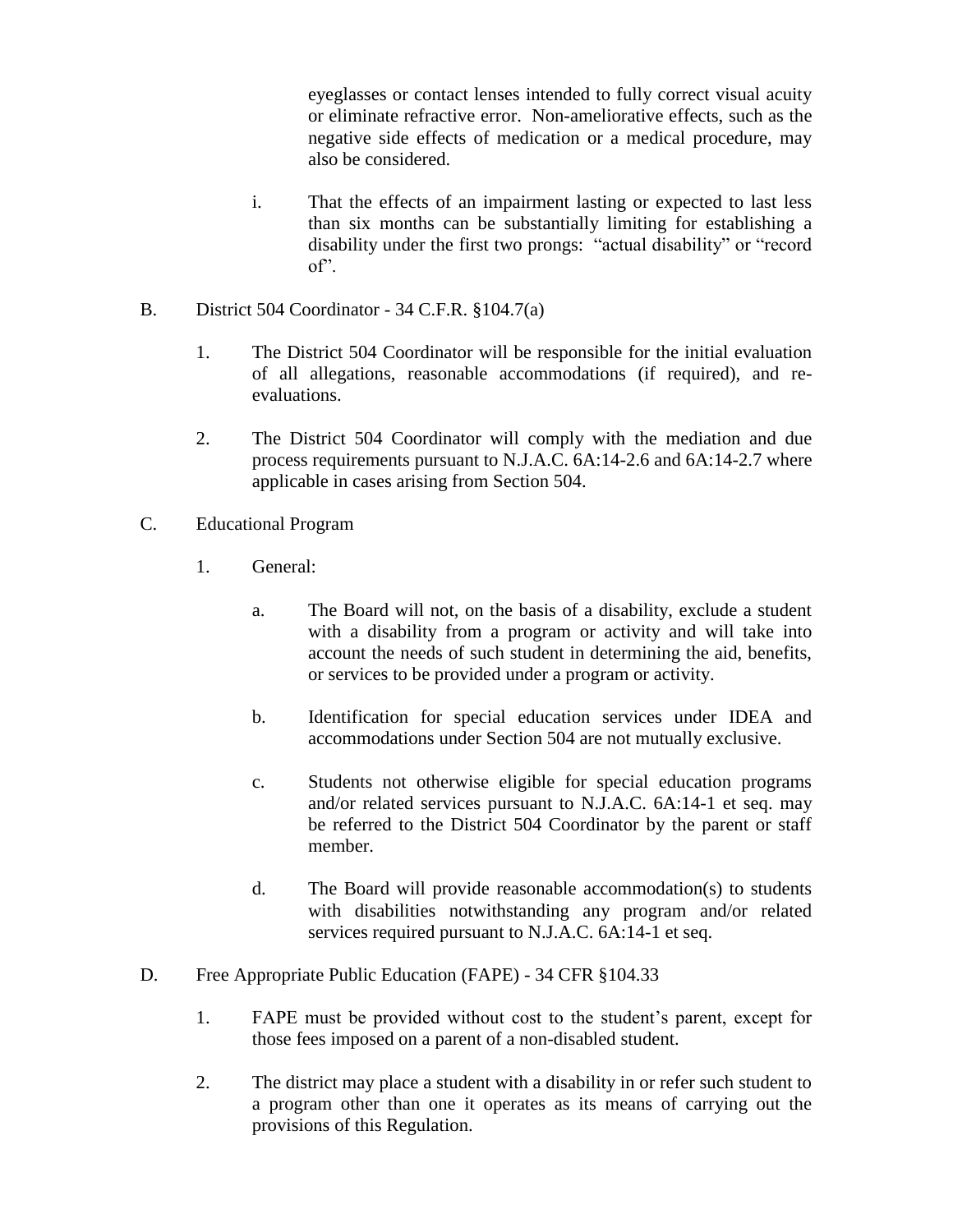- a. The district will continue to maintain responsibility for ensuring the requirements of the Act are met in respect to any student with a disability so placed or referred.
- b. The district will ensure adequate transportation to and from the program, provided at no greater cost than would be incurred by the parent if the student were placed in a program operated by the district.
	- (1) The administration will consider the proximity of any alternative setting to the student's home.
	- (2) If a public or private residential placement is necessary to provide FAPE to a student with a disability, the placement, including non-medical care, room, and board, shall be provided at no cost to his/her parent.
- E. Evaluation and Placement 34 CFR §104.35
	- 1. The Board will establish standards and procedures for initial evaluations and periodic re-evaluations of students who need or are believed to need special education and/or related services on the basis of disability.
		- a. Section 504 evaluations may encompass record and work sample review; direct observation in the natural setting; interviews with the student, parent, and school personnel; and/or administration of assessment measures. They do not include independent evaluations.
		- b. It may be determined that additional data is required, including the administration of formal standardized instruments and data on conditions in remission or episodic in nature. Tests and other evaluation materials must meet the following criteria:
			- (1) Validated for the specific purpose for which they are used and administered by trained personnel;
			- (2) Tailored to assess specific areas of educational need and not merely those designed to provide a single intelligence quotient; and
			- (3) Accurately reflect aptitude or achievement or whatever else the tests purport to measure, rather than the student's impaired sensory, manual, or speaking skills (unless the test is designed to measure these particular factors).
	- 2. In interpreting evaluation data and in making placement decisions, the district will: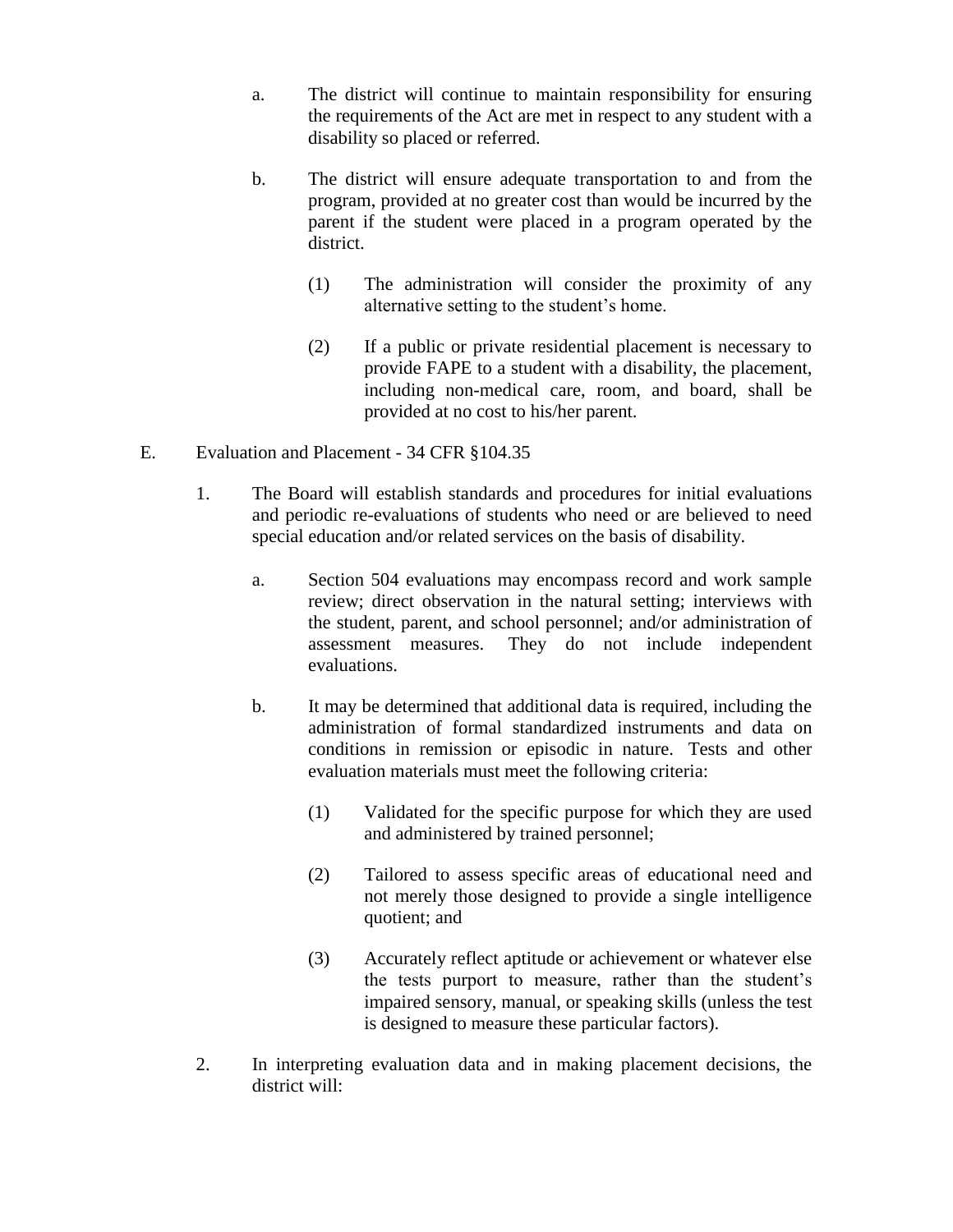- a. Draw information from a variety of sources, including, but not limited to: aptitude and achievement tests, medical evaluations, teacher recommendations, physical condition, social and cultural background, and adaptive behavior;
- b. Establish procedures to ensure that information obtained from all such sources is documented and carefully considered;
- c. Ensure that placement decisions are made by a group of persons, including persons knowledgeable about the student, the meaning of the evaluation data, and placement options; and
- d. Ensure that placement decisions are made in conformity with this Regulation and 34 CFR §104.34.
- 3. The District 504 Coordinator will establish timelines for re-evaluations of students receiving reasonable accommodation(s). A parent may request a re-evaluation at any time upon written request to the District 504 Coordinator.
- 4. Copies of requests for evaluation and related documents will be maintained in a designated Section 504 file folder placed in the student's cumulative record.
- F. Section 504 and Special Education
	- 1. A student who qualifies for Section 504 services may not qualify for special education under IDEA; likewise, a student who qualifies under IDEA may not qualify under Section 504.
	- 2. A referral for a Section 504 evaluation may be made concurrently with a pending special education evaluation. In such instances, the Section 504 evaluation should be conducted during the same timeline utilized for the special education assessment. Generally, the Section 504 evaluation should be conducted in less than sixty days.
	- 3. If a student is found eligible under Section 504 prior to the special education team's findings, a Section 504 Accommodation Plan will be developed pending the special education team's findings. If the student is then found eligible for special education, an Individualized Education Program (IEP) will be developed and the IEP team can incorporate into the IEP any accommodations/services provided in the Section 504 Accommodation Plan.
	- 4. A separate Section 504 team meeting will be convened when a student is identified as eligible for special education and no longer requires accommodations/services under Section 504.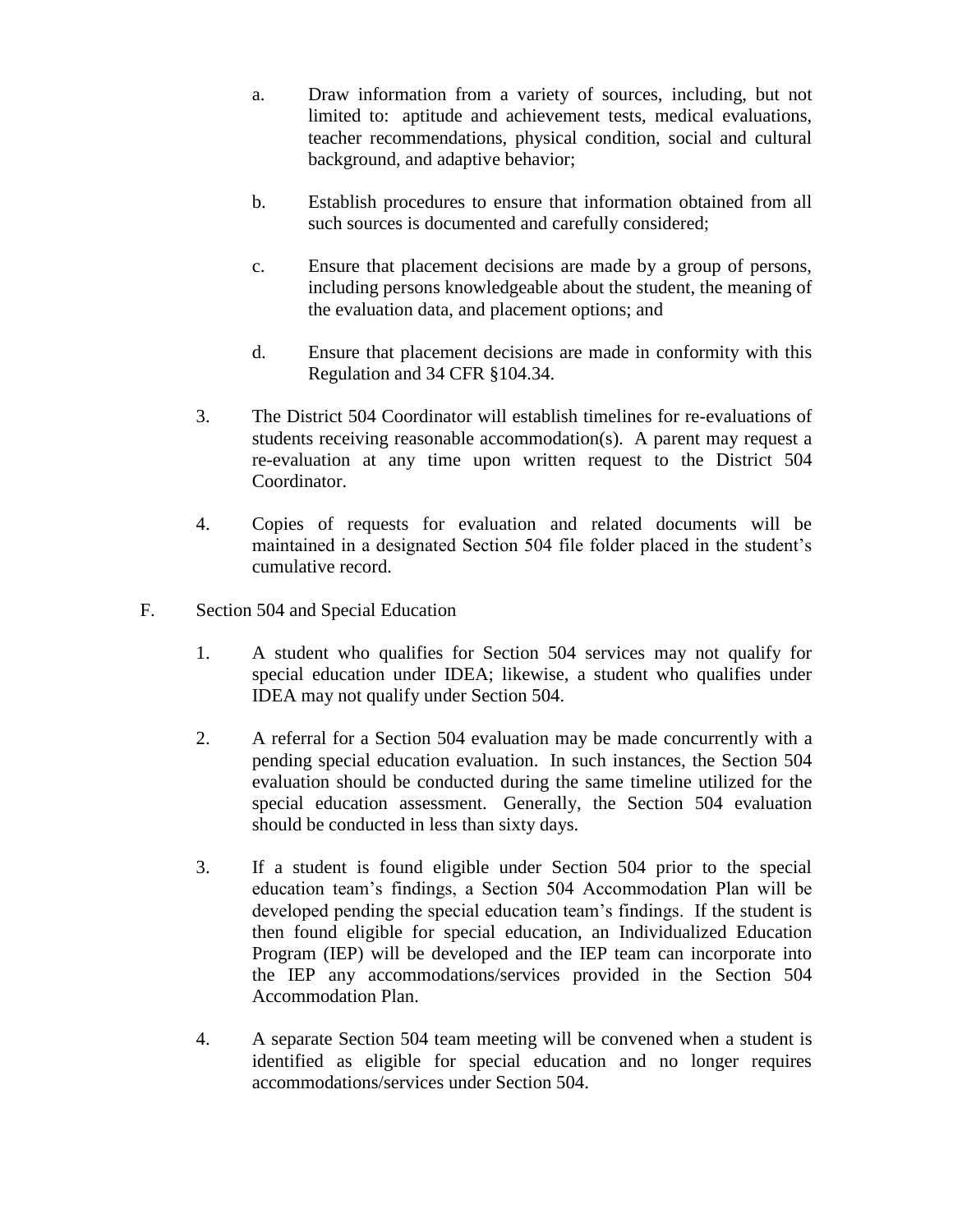- 5. When an IEP team determines a student is not eligible or no longer eligible for special education, there may be circumstances when a Section 504 referral for evaluation may be appropriate and should be considered. The IEP team may document the student is being referred for a Section 504 evaluation, and the eligibility evaluation shall be addressed in a separate Section 504 team meeting.
- G. Section 504 Accommodation Plan
	- 1. The District 504 Coordinator will assist in organizing a team of individuals responsible for receiving referral documents; securing evaluation information; and determining eligibility and appropriate accommodations, related aids or services for eligible students with disabilities. The team must be comprised of people who:
		- a. Are knowledgeable about the student;
		- b. Understand the meaning of evaluation data; and
		- c. Are familiar with placement options.
	- 2. The District 504 Coordinator, based on the evaluation of the student eligible for services under Section 504, will prepare a Section 504 Accommodation Plan which may include as relates to the student:
		- a. Name;
		- b. Date of birth;
		- c. Current educational placement;
		- d. Name of the District 504 Coordinator preparing the Section 504 Accommodation Plan;
		- e. Disabling condition:
			- (1) Major life activity impaired;
			- (2) Educational impact; and
			- (3) Impact on related educational progress.
		- f. Accommodation (as appropriate):
			- (1) Physical and learning environment;
			- (2) Instructional;
			- (3) Behavioral;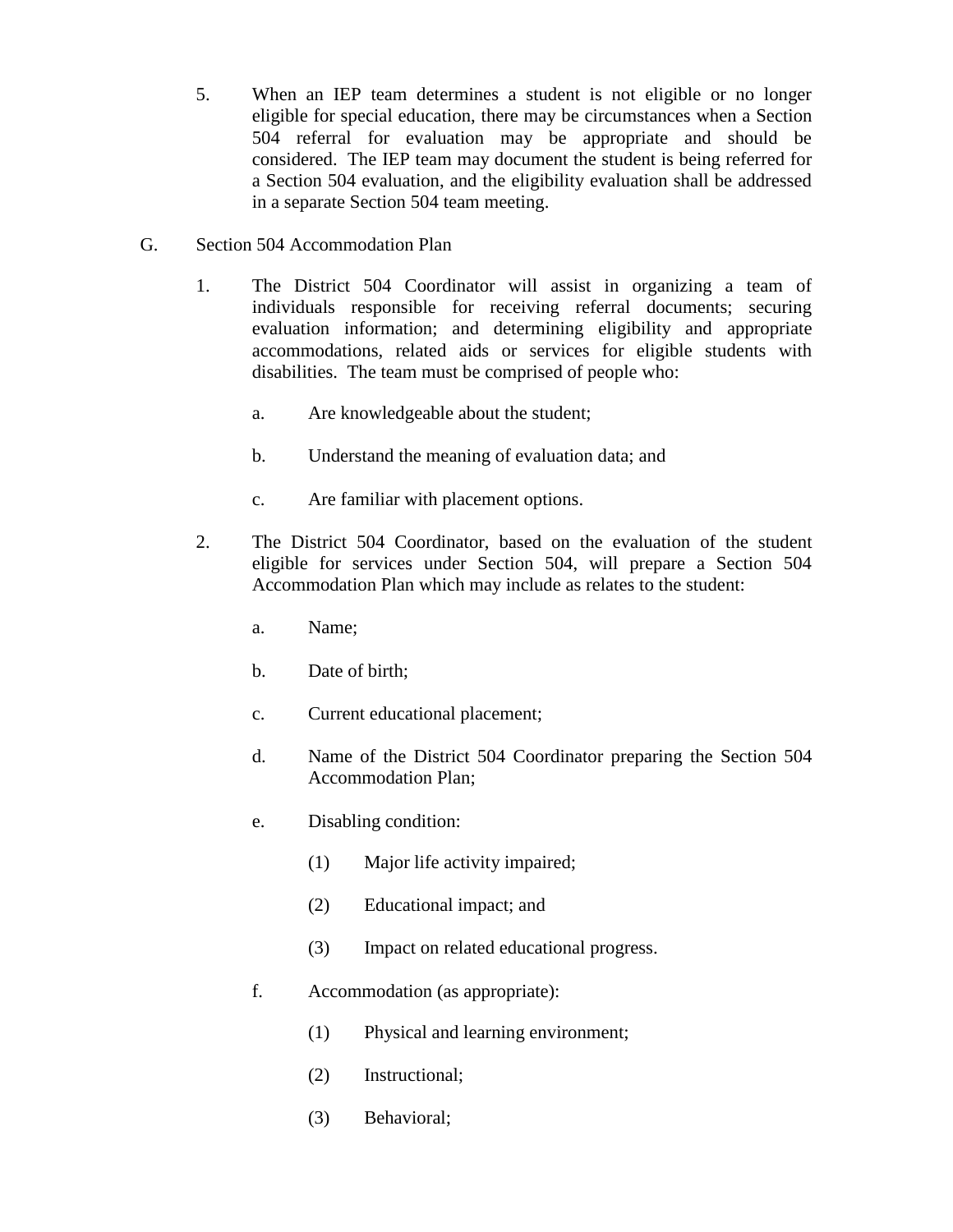- (4) Evaluation;
- (5) Medical; and/or
- (6) Transportation.
- g. Other:
	- (1) List of individuals participating in the development of the plan, along with their titles and the date(s) of their participation.
	- (2) Certification by the student's parent that he or she has participated in the development of the plan and provided consent to its implementation.
	- (3) A waiver of the fifteen days' notice prior to the implementation of the plan by the parent if the plan is to be implemented sooner than the fifteen days.
- 3. A Section 504 Accommodation Plan should not:
	- a. Modify the curriculum;
	- b. Exempt a student from a course or subject required for graduation;
	- c. Alter the level of expectation for a student's performance;
	- d. Provide an extended time accommodation only for standardized testing when it is not required as part of the regular program of evaluation;
	- e. Include any testing accommodations unless authorized by the testing agency; and
	- f. Assign responsibility for implementing Section 504 accommodations to another student.
- 4. A Section 504 Accommodation Plan should:
	- a. Directly relate to a student's identified needs;
	- b. Be specific, measurable, and tailored to meet students' identified needs to allow for consistent implementation;
	- c. Be written to incorporate specific symptoms, behavior, or triggers that elicit implementation of the accommodation or service if required only occasionally; and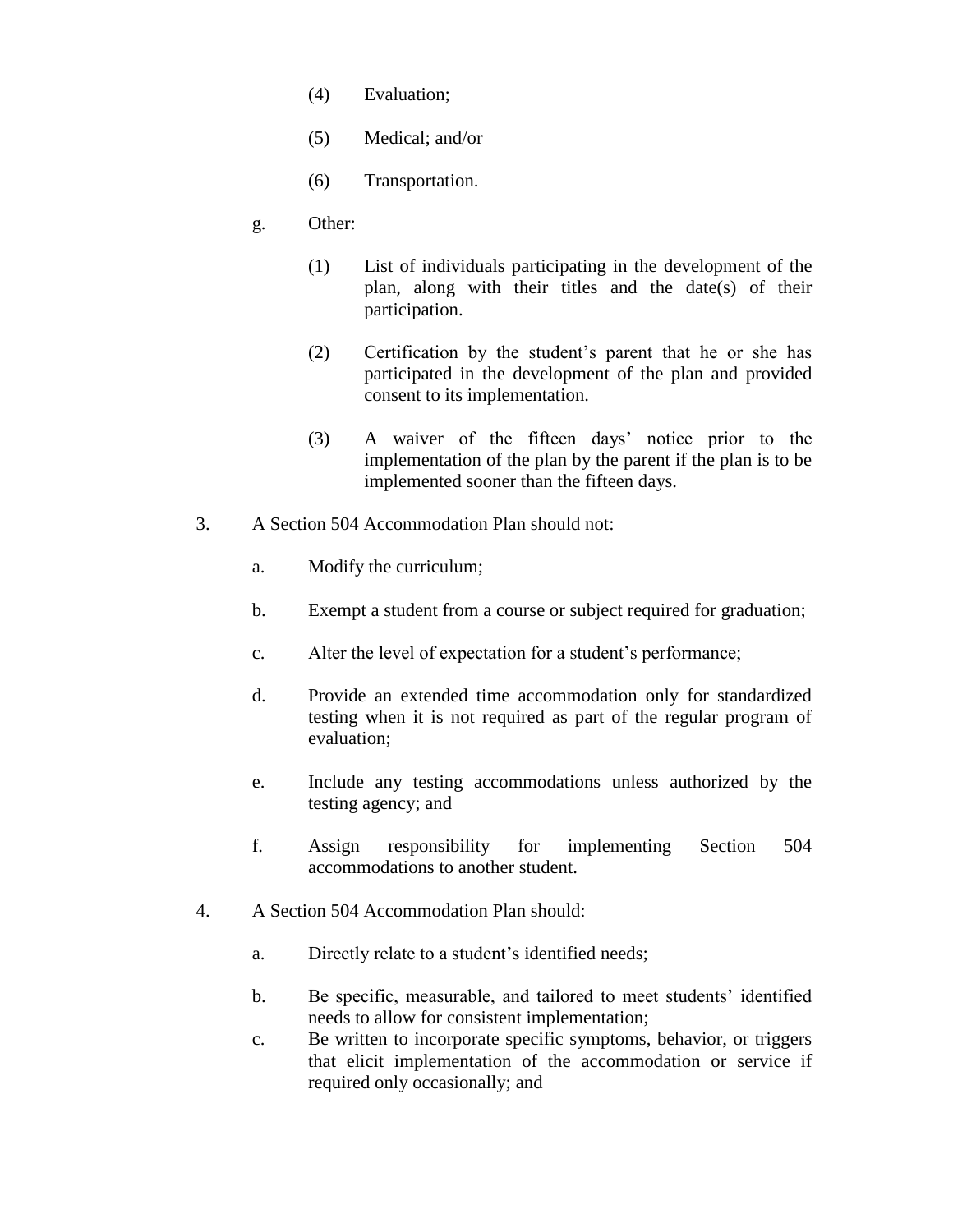- d. Clearly state how much extended time is required based upon a student's identified needs, if the Section 504 team determines such an accommodation is appropriate.
- 5. Students needing medication:
	- a. Not all students needing medication administered by school staff will require a Section 504 Accommodation Plan. It is not necessary to qualify a student as having a disability that substantially limits a major life activity under Section 504 in order to provide a service that schools perform for all general education students.
	- b. A Section 504 referral with the potential for a subsequent Section 504 Accommodation Plan is appropriate when a student is found to have a disability that substantially limits a major life activity and needs medication administered on a systematic basis to receive equal access to the educational program.
- H. Nonacademic/Extracurricular Services 34 CFR §104.37
	- 1. Nonacademic and Extracurricular Services may include counseling, physical recreational athletics, transportation, health services, recreational activities, special interest groups or school clubs, and/or referrals to agencies which provide assistance to students with disabilities and student employment.
	- 2. The Board and administration will ensure that students with disabilities are not counseled toward more restrictive career objectives than are nondisabled students with similar interests and abilities.
	- 3. The Board will provide to students with disabilities equal opportunity as afforded nondisabled students for participation in physical education courses, athletics, and similar programs and activities.
		- a. The district may offer students with disabilities physical education and athletic activities that are separate or different from those offered to nondisabled students only if the separation or differentiation is consistent with the requirements of 34 CFR §104.34 and only if no student with a disability is denied the opportunity to compete or to participate.
- I. Grievance Procedure 34 CFR §104.7(b)
	- 1. This grievance procedure shall apply to a student with a disability alleging discrimination under the provisions of Section 504 of the Rehabilitation Act of 1973.